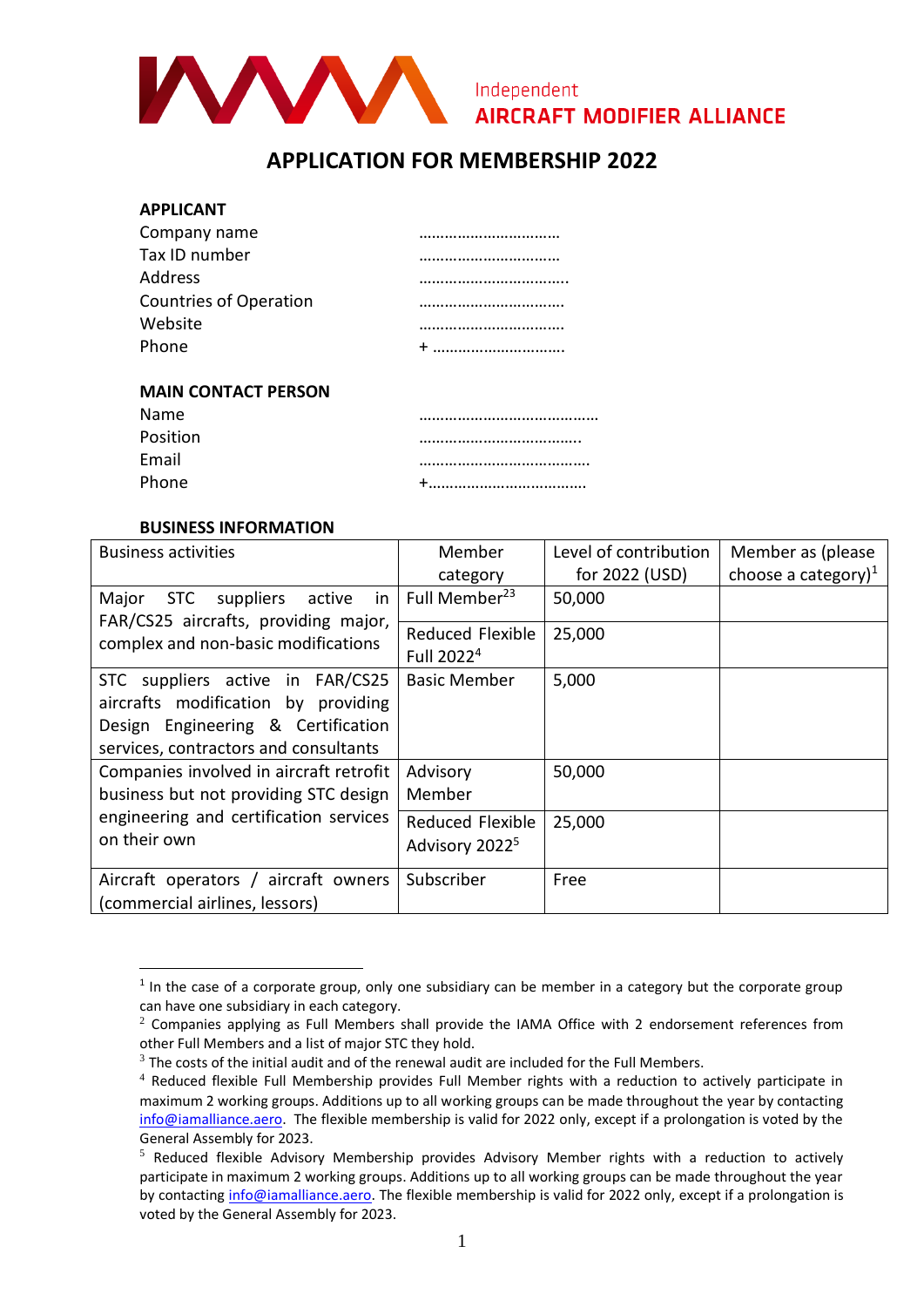

## Company Representative in General Assembly

## **PARTICIPATION TO IAMA WORKING GROUPS (reserved to Full Members, Advisory Members and Subscribers)**

NB: The full members must participate in at least two working groups

| <b>STC Standard Working Group</b>               |                                                               |
|-------------------------------------------------|---------------------------------------------------------------|
|                                                 |                                                               |
| Position                                        |                                                               |
| Email                                           |                                                               |
| Phone                                           |                                                               |
| Certification & Authority Affairs Working Group |                                                               |
| Name of the representative                      |                                                               |
| Position                                        |                                                               |
| Email                                           |                                                               |
| Phone                                           |                                                               |
|                                                 | IAMA community and aligned information campaign Working Group |
| Name of the representative                      |                                                               |
| Position                                        |                                                               |
| Email                                           |                                                               |
| Phone                                           |                                                               |
| Intellectual property Working Group             |                                                               |
| Name of the representative                      |                                                               |
| Position                                        |                                                               |
| Email                                           |                                                               |
| Phone                                           |                                                               |
|                                                 |                                                               |

My company is pleased to join IAMA. Upon receipt of this application form, the IAMA Office will submit it to the IAMA Executive Board. Once the application is approved by the Board, IAMA will issue an invoice. I understand that the membership of my company will be processed once IAMA has received the corresponding payment.